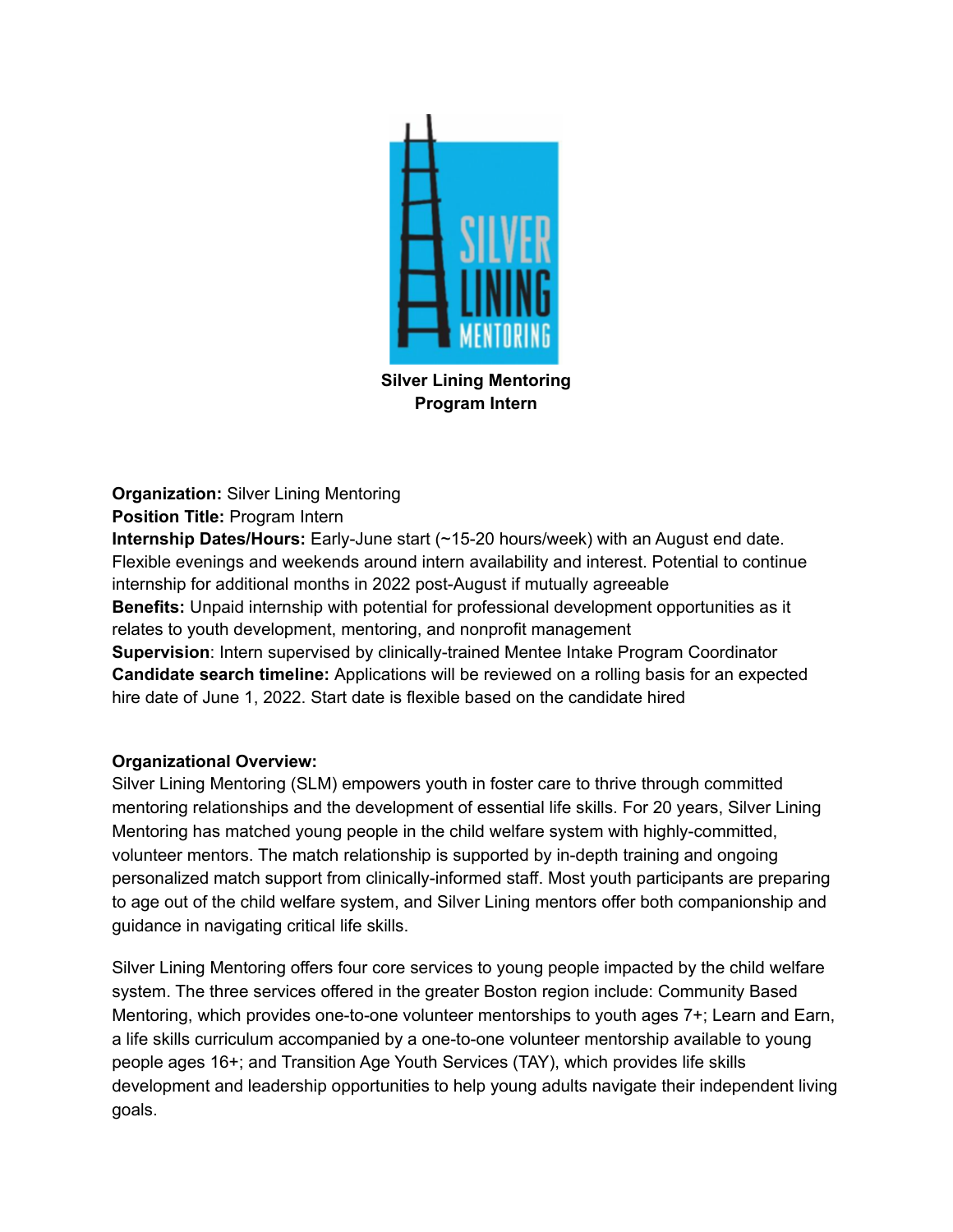The fourth core service at Silver Lining Mentoring builds capacity to expand mentoring opportunities nationally via the work of the Silver Lining [Mentoring](https://www.silverliningmentoring.org/silver-lining-institute/) Institute. The Institute launched in 2019 to achieve the goal that every young person in the U.S. impacted by foster care will have access to a high-quality, consistent volunteer mentoring relationship. The Institute is achieving this goal by equipping local practitioners across the country who are starting up or growing mentoring programs with best-in-field strategies and tools via a partnership with th[e](https://nationalmentoringresourcecenter.org/index.php) National [Mentoring](https://nationalmentoringresourcecenter.org/index.php) Resource Center (NMRC) and [MENTOR.](https://www.mentoring.org/) The Institute further advances this goal through policy advocacy initiatives that promote consistent unpaid relationships for young people affected by the child welfare system; and educating and inspiring a nationwide movement that understands and responds to the relational needs of young people in foster care.

For more information please visit [www.silverliningmentoring.org.](http://www.silverliningmentoring.org/)

### **Position:**

The Program Intern will serve as an integral part in supporting strong match relationships. The Program Intern leverages developing skills and Silver Lining Mentoring's policies and procedures to help strengthen our programming efforts. The position reports to the Program Coordinator for Mentee Intake.

The primary responsibilities of this Program Intern incorporate areas of high need within the organization with the interests, skills, and degree level of the hired candidate. SLM is open to undergraduate and graduate interns of all educational programs and will consider how to adjust learning opportunities around the desired candidate. Below is a non-comprehensive list of potential job responsibilities. Candidates should be prepared to discuss how their skills and experiences will contribute to SLM programming efforts, as well how SLM connects to their larger career development.

# **Possible Responsibilities:**

Programming & Youth Support

- Assist Program team with youth enrollment efforts, including referral partnership development, review and processing of mentee applications, and designing of unique informational workshops and training materials for guardians and caregivers
- Support services related to SLM's Participant Advisory Board, a youth-led initiative of SLM mentees providing feedback and insight for program development
- Potential to co-manage a caseload of mentee-mentor matches with direct supervision from Program Coordinator or Program Manager, developing knowledge of Silver Lining Mentoring services, policies, and procedures
- Aid in developing/evaluation/preparing to pilot a new program for Transition Age Youth mentees at SLM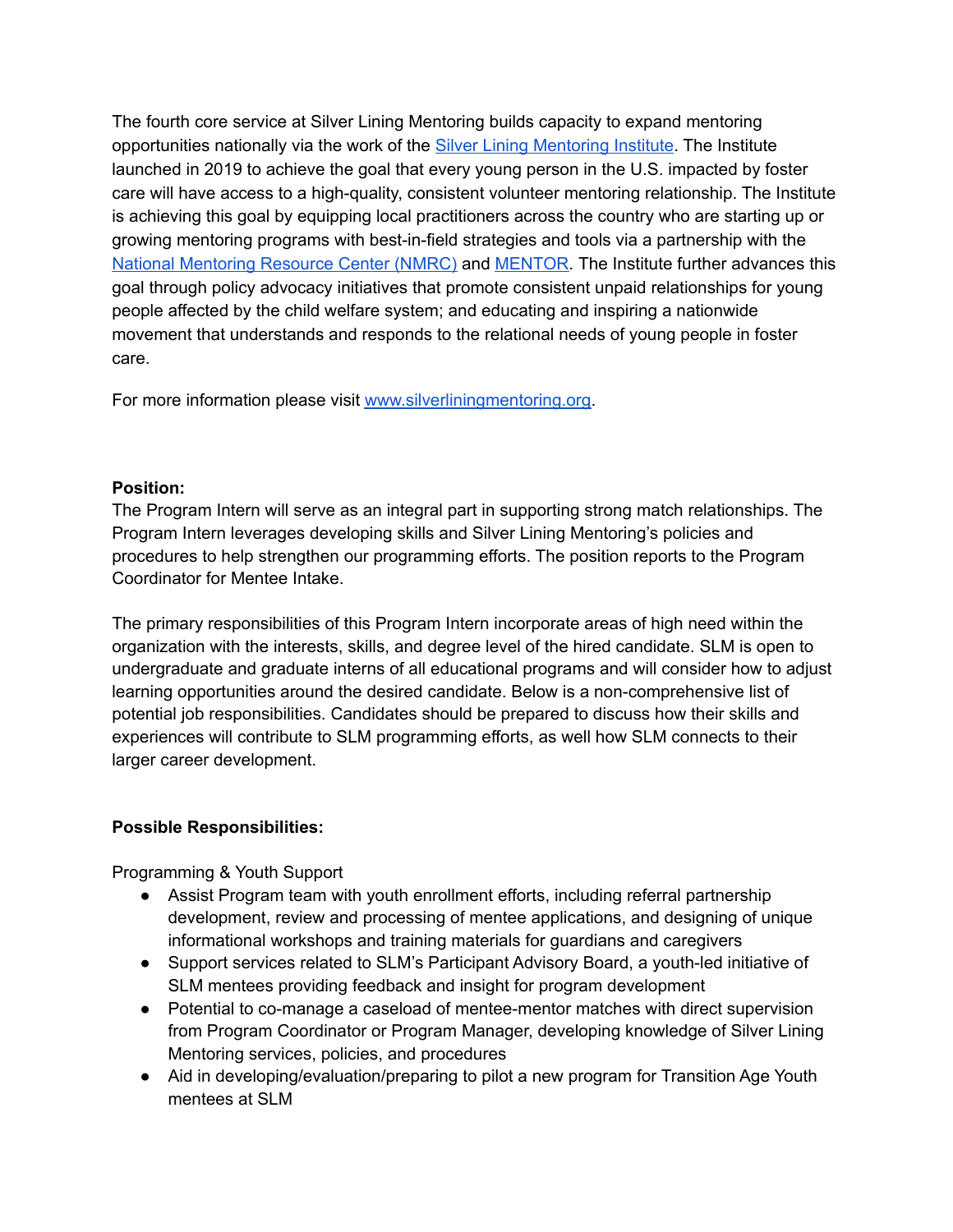- Research, identify, and proactively communicate with potential key community partners to build SLM's resource brokering services in areas of housing, financial wellness, education, family support, and other opportunities for transitional-aged youth
- Serve collaboratively as a member of the Program team by assisting with the implementation of mentee-mentor match cohorts, such as Build-a-Match and Learn & Earn or community enrichment activities, such as in-person and virtual group events
- Actively engage in SLM's Diversity, Equity and Inclusion (DEI) efforts such as attending all-staff meetings, providing and receiving feedback, and participation on DEI committee

Mentor Recruitment, Screening and Training

- Work collaboratively with the Volunteer Manager & Program team to recruit mentors whose identities reflect those of the young people we serve, including people of color, men, and people with foster care experience
- Ensure program quality related to screening of mentor candidates, co-facilitating mentor training and conducting mentor candidate interviews
- Engage the community through in-person recruitment and informational events
- Review, participate, and lead revisions to diversity, equity and inclusion-related training activities and opportunities for mentor candidates

Communication & Marketing

- Lead translation services of mentee intake and matching documents through direct language skills or identifying community supports ― to better serve non-English speaking youth, guardians, and caregivers
- Manage virtual communication and opportunity lists, such as SLM's bi-weekly newsletter and online resource website
- Assist Development team with Silver Lining Mentoring and Silver Lining Institute's social media presence to drive higher engagement
- Conduct direct outreach to mentors and mentees and participate in match story collection, soliciting of blog posts, and other marketing related opportunities

Additional duties as assigned.